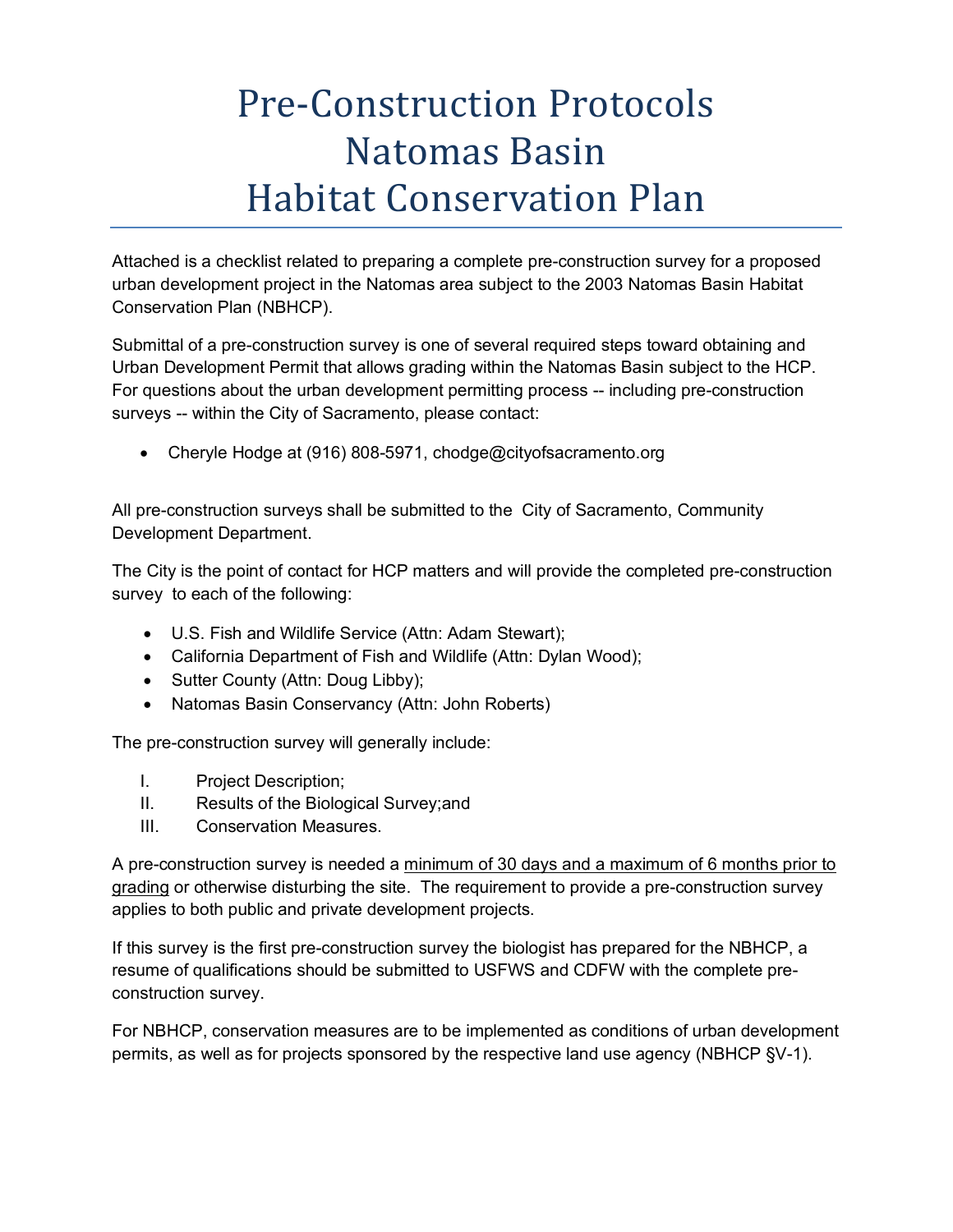The purpose of the pre-construction survey is to determine the status, presence of, and likely impacts to covered species. Wildlife Agency-approved biologists shall conduct the surveys and must implement the conservation measures outlined in the NBHCP, unless otherwise approved by the Wildlife Agencies. Because of concerns regarding Swainson's hawk, conducting the preconstruction survey at least 30 days prior to construction activities is especially important for construction projects that are initiated near riparian and tree groves and when work will commence in spring or early summer.

Surveys and recommended conservation measures are provided to the permitting agency (City of Sacramento), Sutter County, CDFW, and the USFWS. Based upon the results of the preconstruction survey, the land-use agencies identify appropriate conservation measures. Reconnaissance level surveys may indicate that species-specific surveys are not necessary. It is the permittee's (i.e., the City and Sutter) responsibility to ensure the appropriate surveys have been conducted and that appropriate conservation measures are being implemented.

Note: Plant surveys must be appropriately timed so that the plants will be identifiable, if present.

The pre-construction survey must include:

- 1. The name of the project.
- 2. The exact location and size (acres) of the project within the City/Sutter's permit area. Include a map. Something on the scale of the maps in the Implementation Agreement should be sufficient.
- 3. The dates and types of survey(s) conducted.
- 4. A description of the site. Describe current land uses, habitats on site, habitats adjacent to the site such as canals, waterways, trees, riparian areas, and shrubscrub. Is it grasslands, wetlands (includes both jurisdictional and non-jurisdictional), row crops, pasture, rice, etc.? Are there seasonal wetlands or vernal pools? What are the adjacent land uses? Past land uses should also be described to the extent possible since those uses may have some bearing on the species that could occur on site. Any species observed on site should be described and noted.
- 5. Recorded special status species occurrences including: a description of known occurrences on the site and on adjacent sites, known California Natural Diversity Database (CNDDB) records on site and on adjacent sites, occurrences from previous biological monitoring results (contact the Natomas Basin Conservancy for this information), records published in the NBHCP. Be sure to note the nearest localities of Swainson's hawk nest trees, giant garter snake records, even if not on the project site.
- 6. A statement as to whether or not there are any vernal pools, swales, or other seasonal wetlands capable of supporting vernal pool associated species (i.e. Vernal Pool Fairy Shrimp, Vernal Pool Tadpole Shrimp, Colusa grass, Sacramento Orcutt grass, slender Orcutt grass, Midvalley Fairy Shrimp, Legenere, Bogg's Lake Hedge-Hyssop, western spadefoot toad, and California tiger salamander) within 250 feet of project activities. If so, additional surveys and/or mitigation may be necessary. See sections V.A.4, V.A.5.k-m, and V.A.5.p for further info.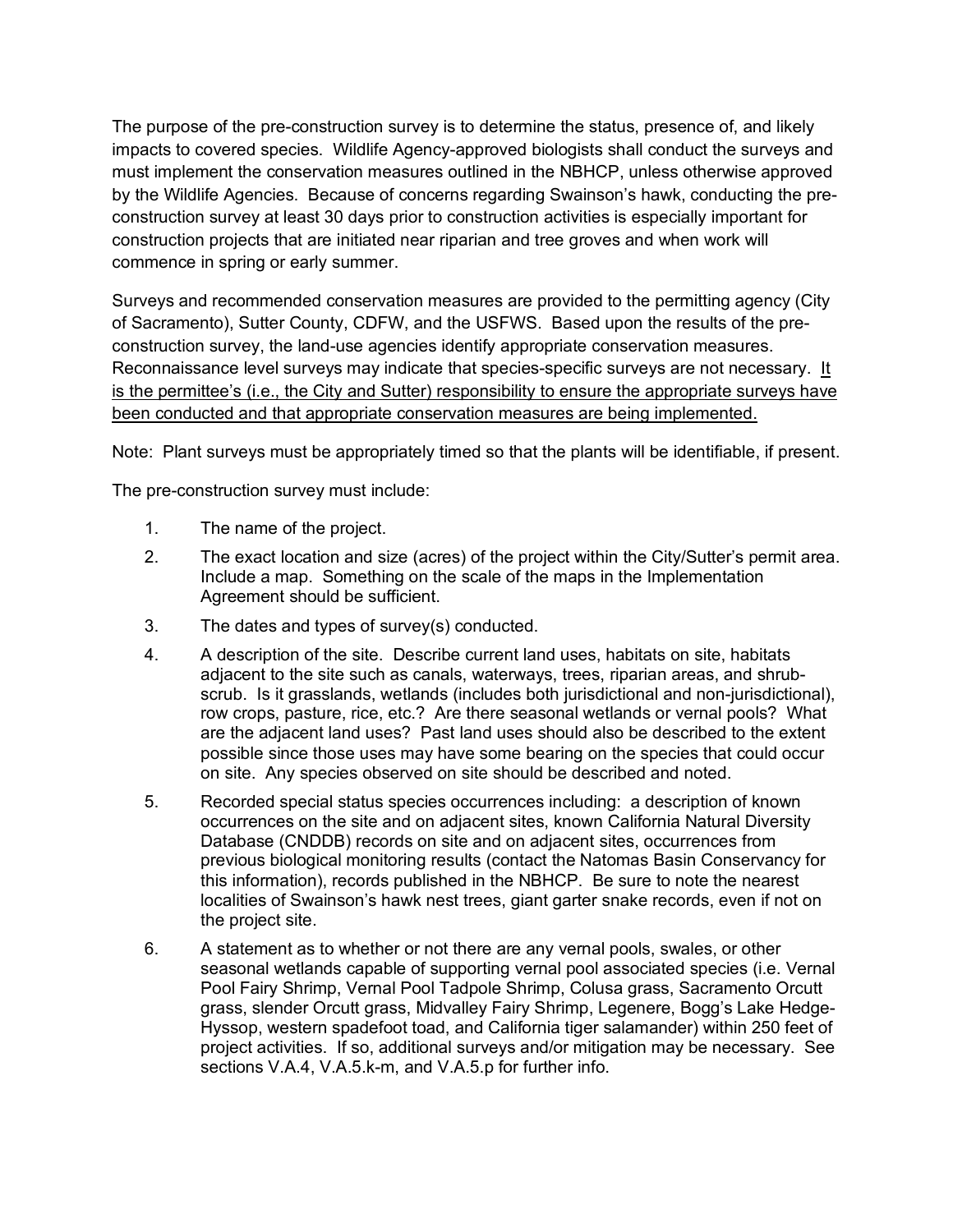- 7. A statement as to whether or not the proposed project is within 200 feet of any potential giant garter snake aquatic habitat (i.e., contains water between May 1 and October 1 – does not have to be wet the entire time). This also includes canals and ditches operated by RD 1000 and Natomas Central Mutual Water Company. Is so, see NBHCP § V.A.5.a.
- 8. A statement as to whether or not there are any Swainson's hawk nests within  $\frac{1}{4}$  mile and/or within  $\frac{1}{2}$  mile of the project site. If either, see NBHCP §V.A.5.b. If any trees are on site or in the vicinity, the surveys must be timed to detect Swainson's hawk nesting.
- 9. A statement as to whether or not there are any elderberry shrubs with stems measuring greater than one inch in diameter at ground level within 1000 feet of proposed project activities. If so, see NBHCP §V.A.5.c. The applicant may need to mitigate separately with the Service.
- 10. A statement as to whether or not there are any tricolor nests within 500 feet of the proposed project. If so, see NBHCP §V.A.5.d.
- 11. A statement as to whether or not there are any Aleutian Canada geese on-site. If so, see NBHCP §V.A.5.e.
- 12. A statement as to whether or not there are any white-faced ibis nest sites within  $\frac{1}{4}$ mile of proposed project activities. If so, see NBHCP § V.A.5.f.
- 13. A statement as to whether or not any loggerhead shrike nest sites are within 100 feet of proposed project activities. If so, see NBHCP § V.A.5.g.
- 14. A statement as to whether or not any burrowing owl burrows are within 300 feet of proposed project activities. Relocation of affected owls may be necessary. If so, see NBHCP § V.A.5.h.
- 15. A statement as to whether or not there are any bank swallow nest sites within 250 feet of proposed project activities. If so, see NBHCP § V.A.5.i.
- 16. A statement as to whether or not there is any Sanford's arrowhead or delta tule pea habitat on-site. If so, see NBHCP § V.A.5.n and V.A.5.o.
- 17. Conclusions of surveys and research: report those special status species that do occur or could potentially occur on site, as well as those species that could be affected by project activities. For example, birds nesting in proximity (see speciesspecific information for a definition of proximity) to the site. The report should include a description of activities that may affect covered species. These conclusions should be based upon your responses to items 4-16 above.
- 18. Recommendations: the consulting biologist should recommend those avoidance and minimization measures appropriate to the habitats on or adjacent to the site, the species that may occur on site, and the types of activities that could affect special status special (dewatering canals prior to filling; installing one-way doors on owl burrows; following timing restrictions near an active nests; etc.). These conclusions should be based upon your responses to items 4-17 above.
- 19. A statement of how many acres of mitigation will be provided.